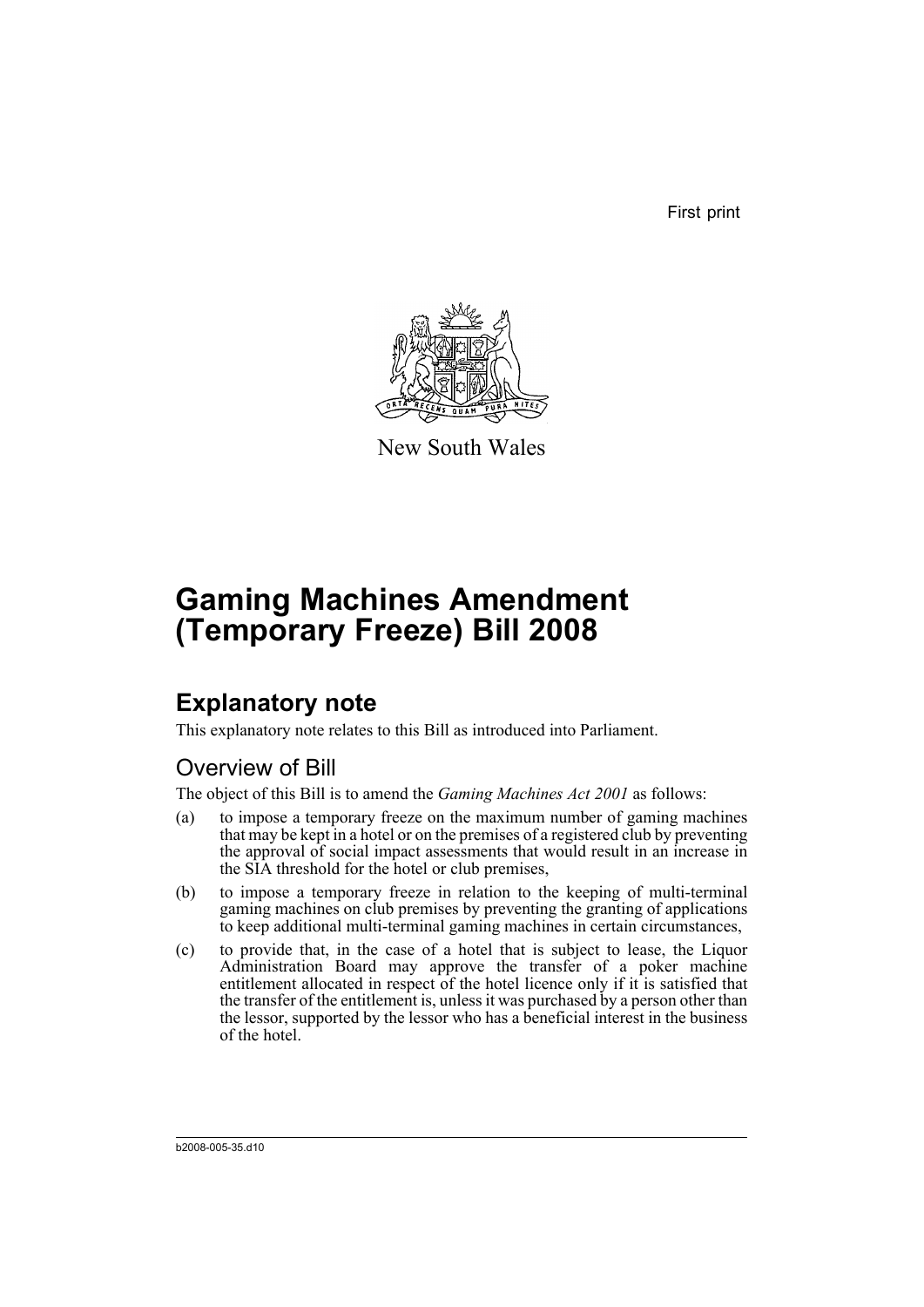Explanatory note

### Outline of provisions

**Clause 1** sets out the name (also called the short title) of the proposed Act.

**Clause 2** provides for the commencement of the proposed Act on the date of assent to the proposed Act.

**Clause 3** is a formal provision that gives effect to the amendments to the *Gaming Machines Act 2001* set out in Schedule 1.

**Clause 4** provides for the repeal of the proposed Act after all the amendments made by the proposed Act have commenced. Once the amendments have commenced the proposed Act will be spent and section 30 of the *Interpretation Act 1987* provides that the repeal of an amending Act does not affect the amendments made by that Act.

### **Schedule 1 Amendments**

#### **Temporary freeze on maximum number of gaming machines**

Under Division 1 of Part 4 of the *Gaming Machines Act 2001*, a social impact assessment is required to be provided to the Board if a hotel or registered club is seeking to increase the maximum number of gaming machines that may be authorised to be kept in the hotel or on the club's premises (this number is referred to as the venue's *SIA threshold*). The Board's approval of the social impact assessment is required before the SIA threshold is increased.

**Schedule 1 [5]** provides that the Board cannot, during the period starting on the commencement of the proposed Act and ending on a date appointed by proclamation (*the period of the freeze*), approve a social impact assessment if it would result in an increase in the SIA threshold for the venue concerned. **Schedule 1 [9]** provides that the proposed provision extends to any social impact assessment provided to the Board since 7 December 2007 that would, if approved, result in an increase in the SIA threshold for the venue. If any such social impact assessment has already been approved, the approval has no effect and the SIA threshold is taken not to have been increased.

#### **Temporary freeze in relation to multi-terminal gaming machines**

At present the Board may authorise registered clubs to keep multi-terminal gaming machines (which is a machine designed to be played by more than one player at the same time and is equipped with more than one player terminal). **Schedule 1 [8]** provides that the Board cannot, during the period of the freeze, approve an application for an additional multi-terminal gaming machine if more than 15% of the gaming machines authorised to be kept on the club's premises are terminals forming part of multi-terminal gaming machines (or if granting the application would result in such terminals comprising more than 15% of the gaming machines authorised to be kept on the premises). **Schedule 1 [9]** provides that the proposed provision extends to any pending application to keep a multi-terminal gaming machine made since 7 December 2007. If any such application has already been approved, the authorisation has no effect if the application could not have been granted had the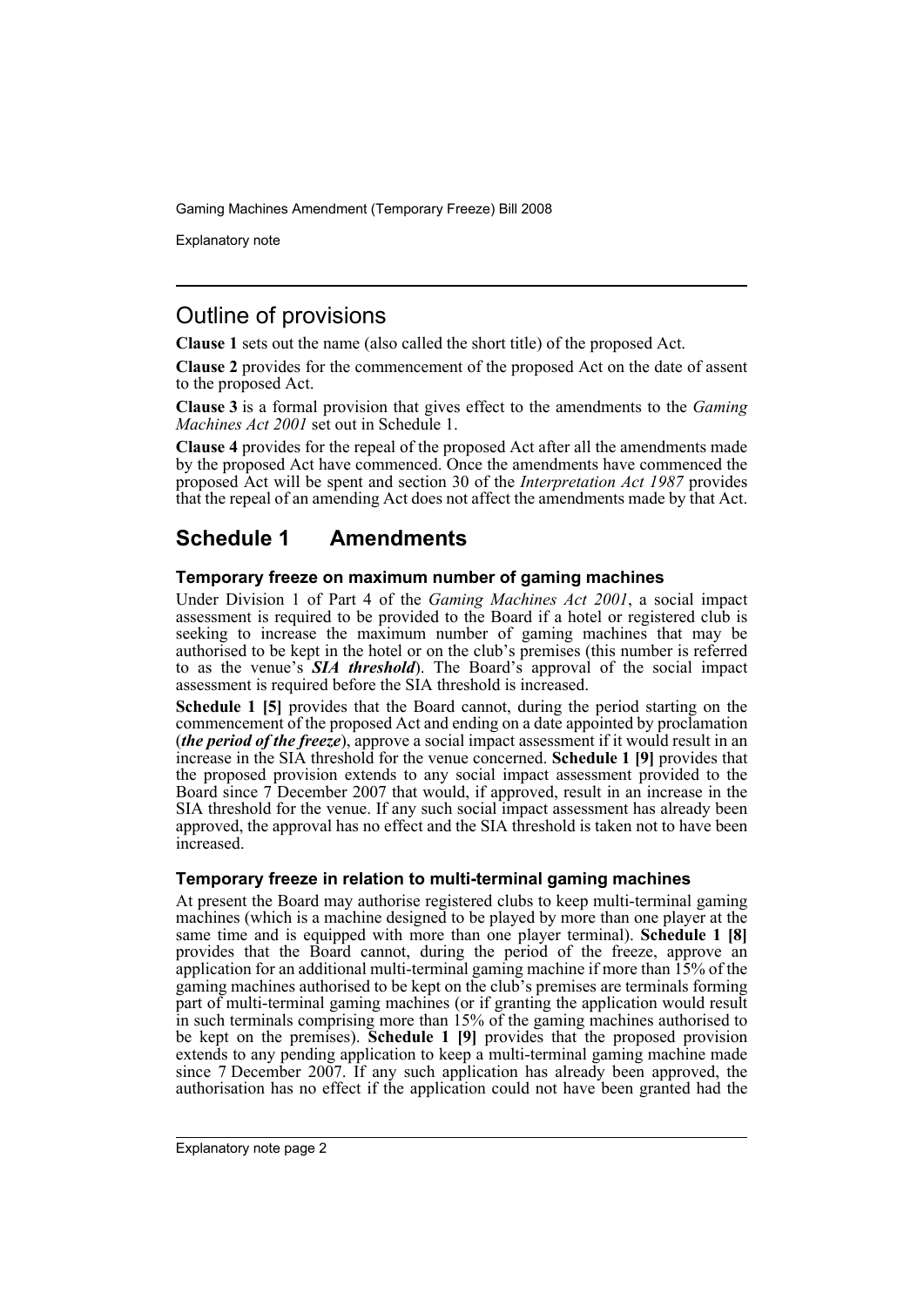Explanatory note

proposed provision been in force when the application was granted. **Schedule 1 [6] and** [7] are consequential amendments.

#### **Transfer of hotel poker machine entitlements**

Section 19 of the *Gaming Machines Act 2001* provides for the transfer of hotel and club poker machines entitlements. Such a transfer has effect only if it is approved by the Board. In the case of a hotel, an application for the Board's approval to transfer a poker machine entitlement must demonstrate that the proposed transfer is supported by each person who, in the opinion of the Board, has a financial interest in the hotel licence. Section 19 currently provides that a person is taken to have a financial interest if the person is entitled to receive any income derived from the business carried on under the authority of the licence or any other financial benefit or financial advantage from the carrying on of the business.

**Schedule 1 [1]** provides that a person is also taken to have a financial interest in the hotel licence if, in the case where the hotel is subject to a lease, the person is the lessor and has a beneficial interest in the business of the hotel (including the goodwill of the business at the end of the lease). However, **Schedule 1 [4]** provides that the support of such a lessor is not required in relation to the transfer of a poker machine entitlement that was purchased by a person other than the lessor.

Section 19 (6) of the Act also currently provides that a person is not to be considered as having a financial interest in a hotel licence by reason only of the person being the owner of the hotel. **Schedule 1 [3]** makes it clear that the owner of the hotel in this context refers to the owner of the building comprising the hotel (rather than the owner of the hotel business). **Schedule 1 [2]** is consequential on the amendment made by Schedule 1 [1].

**Schedule 1 [9]** provides that the amendments to section 19 extend to pending applications for the Board's approval to transfer hotel poker machine entitlements. If such an application has been approved since 7 December 2007, the transfer has no effect if the approval could not have been given had the amendments to section 19 been in force.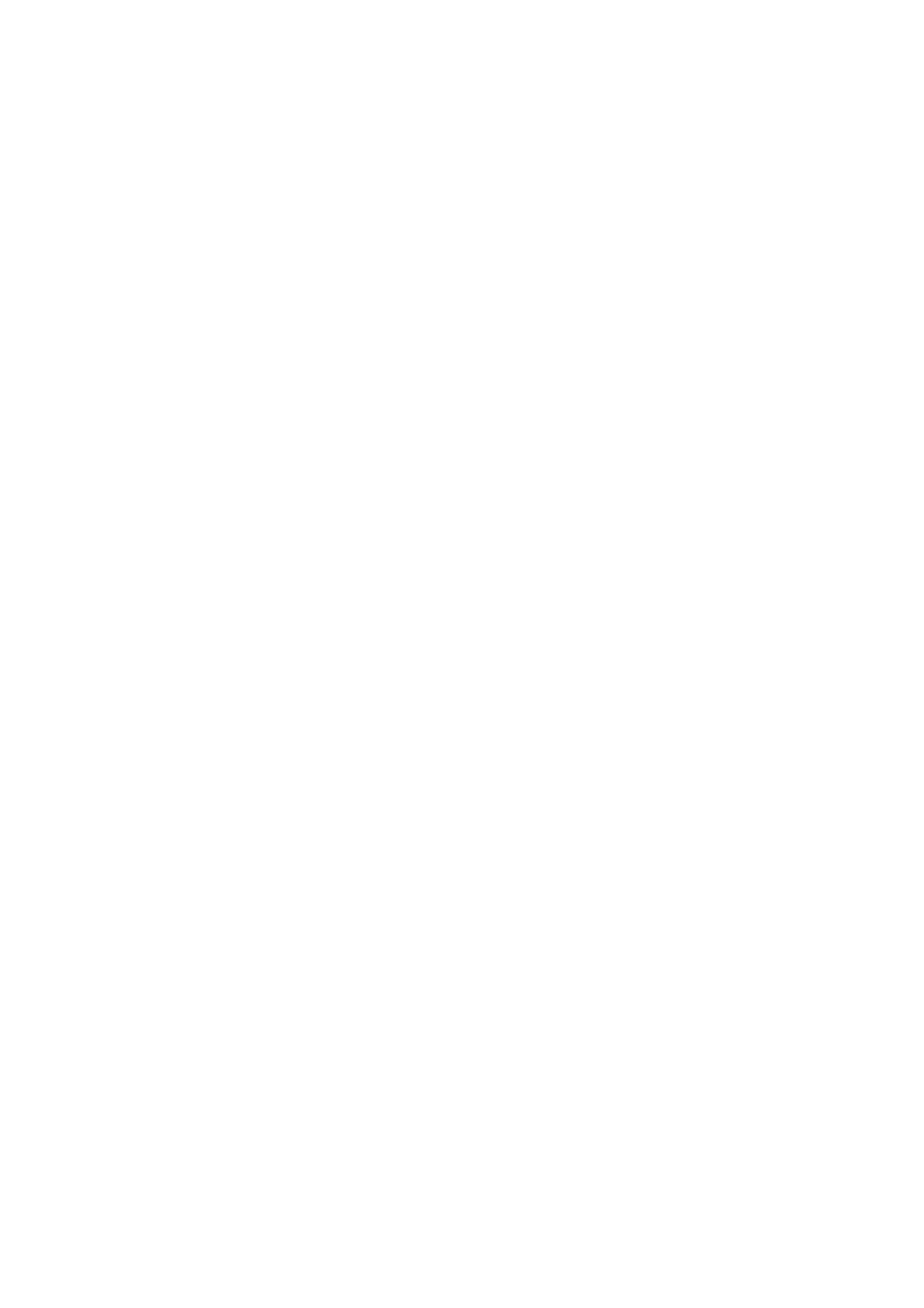First print



New South Wales

# **Gaming Machines Amendment (Temporary Freeze) Bill 2008**

## **Contents**

|                                              | Page |
|----------------------------------------------|------|
| Name of Act                                  |      |
| Commencement                                 |      |
| Amendment of Gaming Machines Act 2001 No 127 | 2    |
| Repeal of Act                                | 2    |
| Schedule 1 Amendments                        | વ    |
|                                              |      |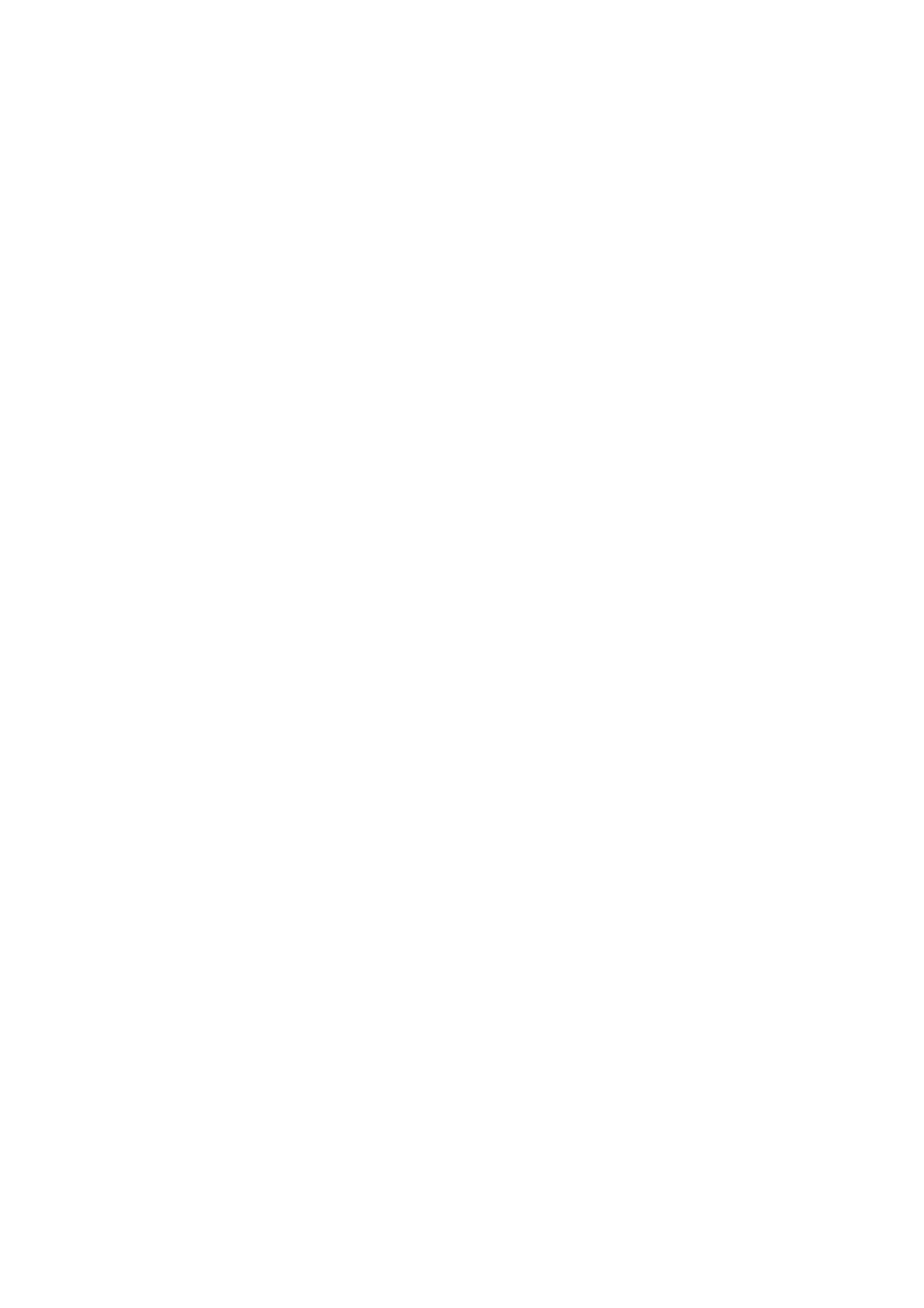

New South Wales

# **Gaming Machines Amendment (Temporary Freeze) Bill 2008**

No , 2008

### **A Bill for**

An Act to amend the *Gaming Machines Act 2001* to impose a temporary freeze on the maximum number of gaming machines that may be kept in a hotel or club and to make further provision in relation to the transfer of hotel poker machine entitlements; and for related purposes.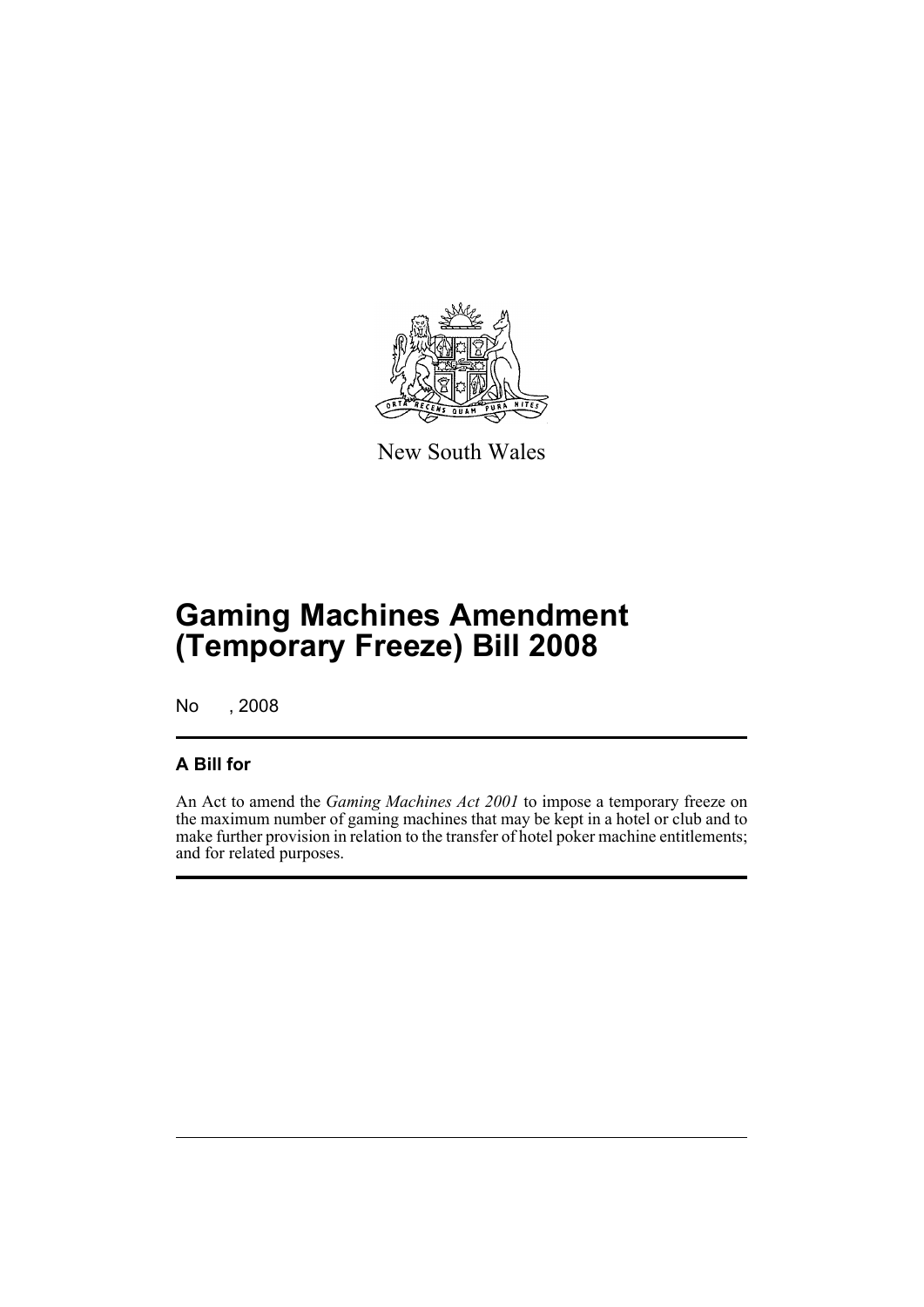<span id="page-7-3"></span><span id="page-7-2"></span><span id="page-7-1"></span><span id="page-7-0"></span>

|             | The Legislature of New South Wales enacts:                                                                                                                       | 1                   |
|-------------|------------------------------------------------------------------------------------------------------------------------------------------------------------------|---------------------|
| 1           | <b>Name of Act</b>                                                                                                                                               | $\overline{2}$      |
|             | This Act is the <i>Gaming Machines Amendment (Temporary Freeze)</i><br>Act 2008.                                                                                 | 3<br>$\overline{4}$ |
| $\mathbf 2$ | <b>Commencement</b>                                                                                                                                              | 5                   |
|             | This Act commences on the date of assent to this Act.                                                                                                            | 6                   |
| 3           | Amendment of Gaming Machines Act 2001 No 127                                                                                                                     | $\overline{7}$      |
|             | The <i>Gaming Machines Act 2001</i> is amended as set out in Schedule 1.                                                                                         | 8                   |
| 4           | <b>Repeal of Act</b>                                                                                                                                             | 9                   |
|             | This Act is repealed on the day following the day on which this Act<br>(1)<br>commences.                                                                         | 10<br>11            |
|             | The repeal of this Act does not, because of the operation of section 30<br>(2)<br>of the <i>Interpretation Act 1987</i> , affect any amendment made by this Act. | 12<br>13            |
|             |                                                                                                                                                                  |                     |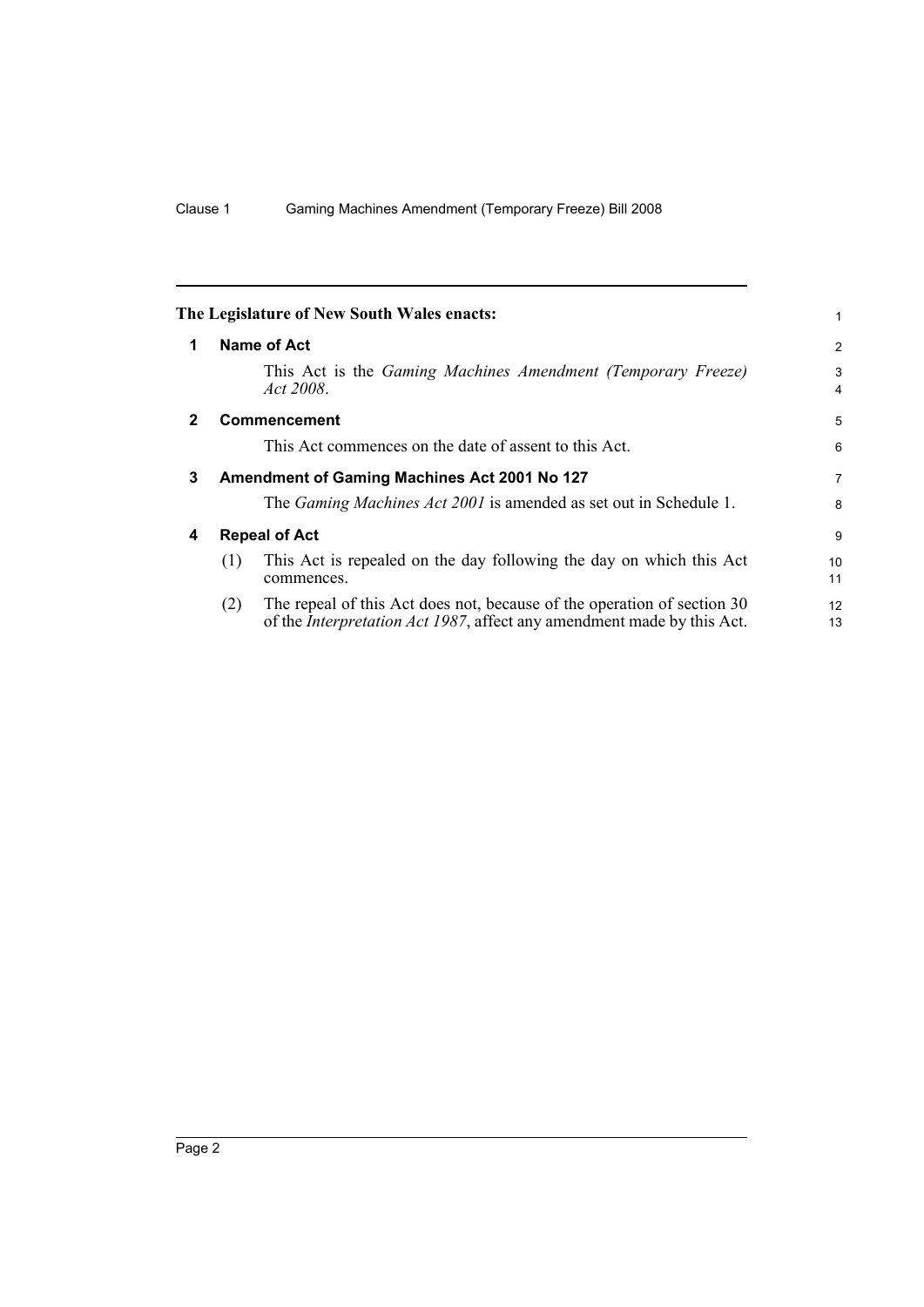Amendments Schedule 1

1

### <span id="page-8-0"></span>**Schedule 1 Amendments**

|     |                                                   |                       |                                                                                                              | (Section 3)                                                                                                                                                                                                                                                                                                       | $\overline{2}$                                      |
|-----|---------------------------------------------------|-----------------------|--------------------------------------------------------------------------------------------------------------|-------------------------------------------------------------------------------------------------------------------------------------------------------------------------------------------------------------------------------------------------------------------------------------------------------------------|-----------------------------------------------------|
| [1] | Section 19 Transfer of poker machine entitlements |                       |                                                                                                              |                                                                                                                                                                                                                                                                                                                   | 3                                                   |
|     | Omit section 19 (5). Insert instead:              |                       |                                                                                                              |                                                                                                                                                                                                                                                                                                                   | $\overline{4}$                                      |
|     | (5)                                               |                       | For the purposes of subsection $(3)$ (c), a person is taken to have a<br>financial interest in a licence if: |                                                                                                                                                                                                                                                                                                                   |                                                     |
|     |                                                   |                       | (a)                                                                                                          | the person is entitled to receive any income derived from<br>the business carried on under the authority of the licence or<br>any other financial benefit or financial advantage from the<br>carrying on of the business (whether the entitlement arises<br>at law or in equity or otherwise), or                 | $\overline{7}$<br>8<br>$\boldsymbol{9}$<br>10<br>11 |
|     |                                                   |                       | (b)                                                                                                          | in the case where the hotel to which the licence relates is<br>subject to a lease—the person is the lessor and has a<br>beneficial interest in the business of the hotel (including<br>the goodwill of the business at the end of the lease).                                                                     | 12<br>13<br>14<br>15                                |
| [2] |                                                   | <b>Section 19 (6)</b> |                                                                                                              |                                                                                                                                                                                                                                                                                                                   | 16                                                  |
|     |                                                   |                       |                                                                                                              | Omit "However". Insert instead "Subject to subsection (5) (b)".                                                                                                                                                                                                                                                   | 17                                                  |
| [3] |                                                   | <b>Section 19 (6)</b> |                                                                                                              |                                                                                                                                                                                                                                                                                                                   | 18                                                  |
|     |                                                   |                       |                                                                                                              | Insert "building comprising the" after "owner of the".                                                                                                                                                                                                                                                            | 19                                                  |
| [4] | <b>Section 19 (7)</b>                             |                       |                                                                                                              |                                                                                                                                                                                                                                                                                                                   | 20                                                  |
|     | Insert after section $19(6)$ :                    |                       |                                                                                                              |                                                                                                                                                                                                                                                                                                                   | 21                                                  |
|     | (7)                                               |                       | lessor.                                                                                                      | Subsection $(5)$ (b) does not, in the case where the hotel to which<br>the licence relates is subject to a lease, apply in relation to the<br>transfer of a poker machine entitlement that was purchased by a<br>person other than the lessor or a person acting on behalf of the                                 | 22<br>23<br>24<br>25<br>26                          |
| [5] | <b>Section 37B</b>                                |                       |                                                                                                              |                                                                                                                                                                                                                                                                                                                   | 27                                                  |
|     | Insert after section 37A:                         |                       |                                                                                                              |                                                                                                                                                                                                                                                                                                                   | 28                                                  |
|     | 37B                                               |                       |                                                                                                              | Temporary freeze in relation to SIA thresholds                                                                                                                                                                                                                                                                    | 29                                                  |
|     |                                                   | (1)                   |                                                                                                              | During the period of the freeze, a social impact assessment that<br>relates to the keeping of approved gaming machines in a hotel or<br>on the premises of a registered club cannot be approved if the<br>approval would result in an increase in the SIA threshold for the<br>hotel or the premises of the club. | 30<br>31<br>32<br>33<br>34                          |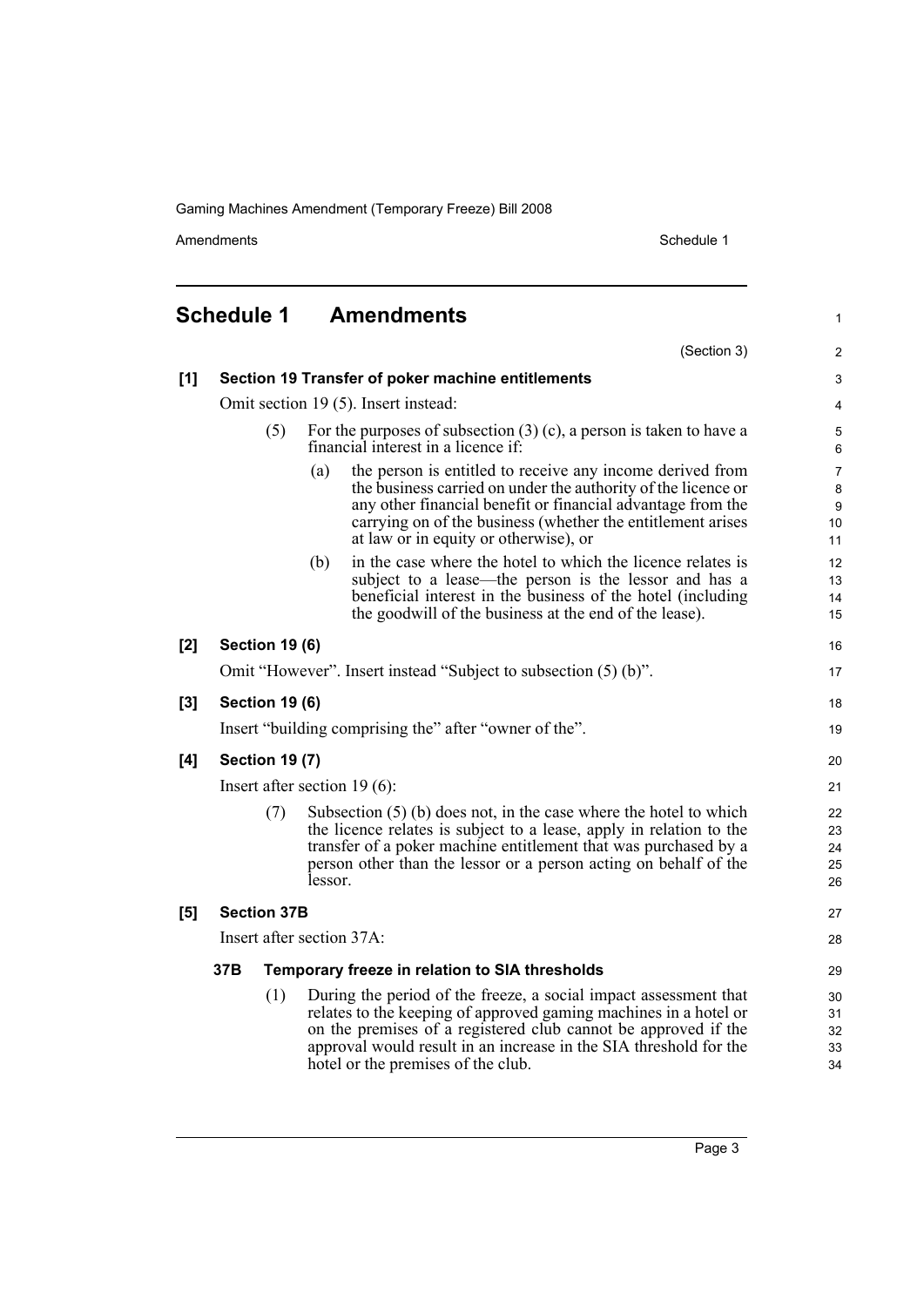Schedule 1 Amendments

|     |     | (2)                                                                      | In this section, <i>period of the freeze</i> means the period:<br>starting on the commencement of this section, and<br>(a)                                                                                         | 1<br>$\overline{\mathbf{c}}$ |
|-----|-----|--------------------------------------------------------------------------|--------------------------------------------------------------------------------------------------------------------------------------------------------------------------------------------------------------------|------------------------------|
|     |     |                                                                          | (b)<br>ending on the date appointed by proclamation.                                                                                                                                                               | 3                            |
| [6] |     |                                                                          | Section 61 Clubs may keep multi-terminal gaming machines                                                                                                                                                           | 4                            |
|     |     |                                                                          | Insert "and section 61A" after "this section" in section 61 (1).                                                                                                                                                   | 5                            |
| [7] |     | <b>Section 61 (2)</b>                                                    |                                                                                                                                                                                                                    | 6                            |
|     |     |                                                                          | Insert ", subject to section 61A," after "may".                                                                                                                                                                    | 7                            |
| [8] |     | <b>Section 61A</b>                                                       |                                                                                                                                                                                                                    | 8                            |
|     |     |                                                                          | Insert after section 61:                                                                                                                                                                                           | 9                            |
|     | 61A | Temporary freeze on number of multi-terminal gaming machines<br>in clubs |                                                                                                                                                                                                                    | 10<br>11                     |
|     |     | (1)                                                                      | During the period of the freeze, an application for authorisation<br>to keep a multi-terminal gaming machine on the premises of a<br>registered club cannot be granted if:                                         | 12<br>13<br>14               |
|     |     |                                                                          | more than 15% of the approved gaming machines<br>(a)<br>authorised to be kept on the premises are terminals<br>forming part of multi-terminal gaming machines, or                                                  | 15<br>16<br>17               |
|     |     |                                                                          | authorisation would result in such terminals<br>(b)<br>the<br>comprising more than 15% of the approved gaming<br>machines authorised to be kept on the premises.                                                   | 18<br>19<br>20               |
|     |     | (2)                                                                      | Subsection (1) applies only if the application relates to an<br>increase in the number of multi-terminal gaming machines<br>authorised to be kept on the premises concerned immediately<br>before 7 December 2007. | 21<br>22<br>23<br>24         |
|     |     | (3)                                                                      | In this section, <i>period of the freeze</i> means the period:                                                                                                                                                     | 25                           |
|     |     |                                                                          | starting on the commencement of this section, and<br>(a)                                                                                                                                                           | 26                           |
|     |     |                                                                          | (b)<br>ending on the date appointed by proclamation.                                                                                                                                                               | 27                           |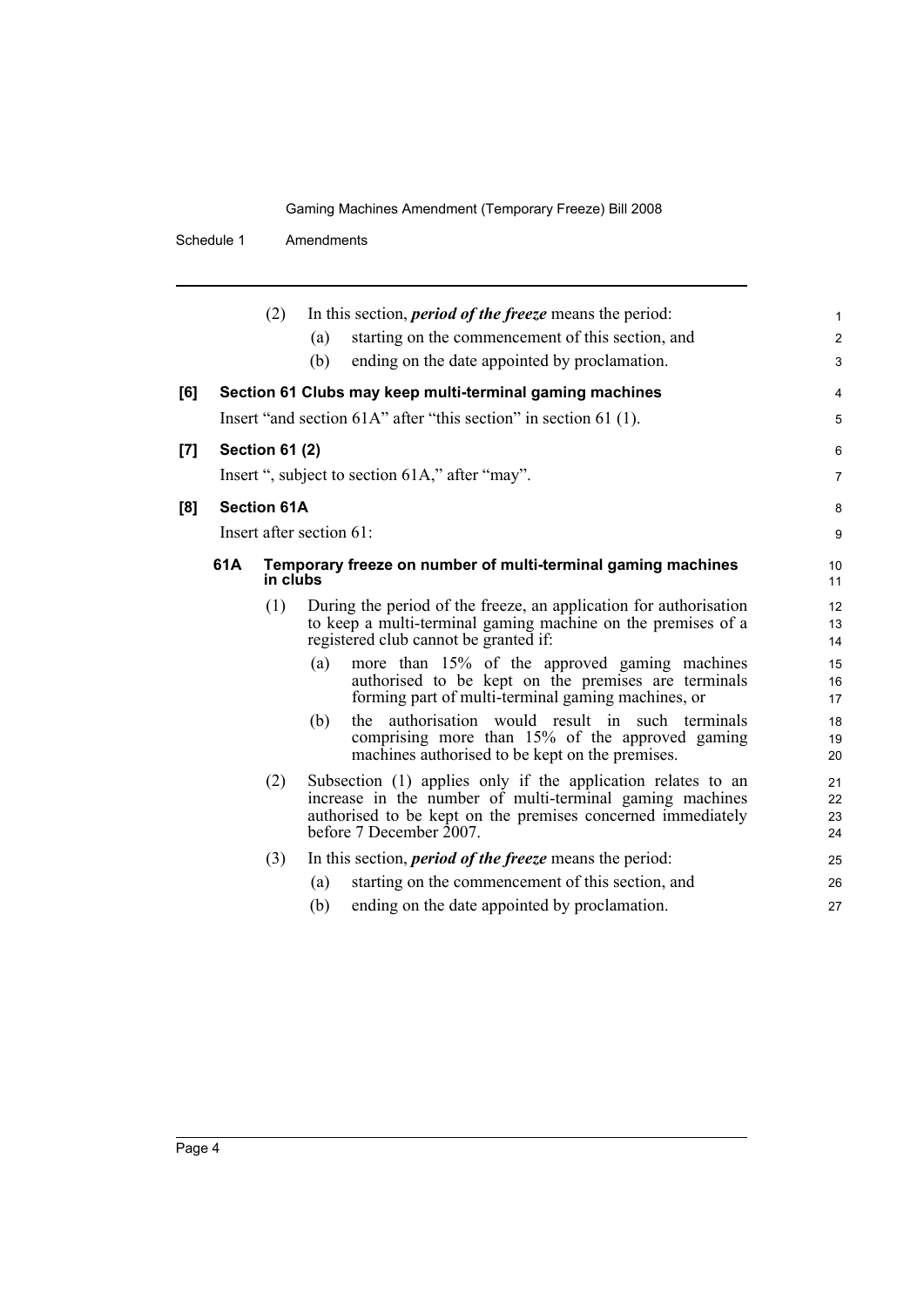Amendments **Amendments** Schedule 1

#### **[9] Schedule 1 Savings, transitional and other provisions** Insert as Part 10: **Part 10 Provisions consequent on enactment of Gaming Machines Amendment (Temporary Freeze) Act 2008 37 Definition** In this Part: *amending Act* means the *Gaming Machines Amendment (Temporary Freeze) Act 2008*. **38 Transfer of certain hotel poker machine entitlements** (1) The amendments made to section 19 by the amending Act extend to any application for approval to transfer a hotel poker machine entitlement that was made between 7 December 2007 and the commencement of the amending Act. (2) If such an application was approved before the commencement of the amending Act, the transfer of the hotel poker machine entitlement to which the application for approval relates has no effect if the approval could not have been given in accordance with section 19 had the amendments made to that section by the amending Act been in force when the approval was given. (3) In this clause, *hotel poker machine entitlement* means a poker machine entitlement allocated in respect of a hotelier's licence. **39 Approval of certain SIAs** (1) Section 37B (as inserted by the amending Act) extends to any social impact assessment that was provided in accordance with Division 1 of Part 4 of this Act between 7 December 2007 and the commencement of the amending Act. (2) If such a social impact assessment was approved before the commencement of the amending Act, the approval has no effect (and accordingly the SIA threshold for the hotel or premises concerned is taken not to have been increased) if the approval could not have been given had section 37B been in force when the approval was given. (3) For the avoidance of doubt, section 37B does not apply in relation to any social impact assessment that was provided in accordance with Division 1 of Part 4 of this Act before 7 December 2007. 1  $\mathfrak{p}$ 3 4 5 6 7 8 **9** 10 11 12 13 14 15 16 17 18 19 20 21 22 23  $24$ 25 26 27 28 29 30 31 32 33  $34$ 35 36